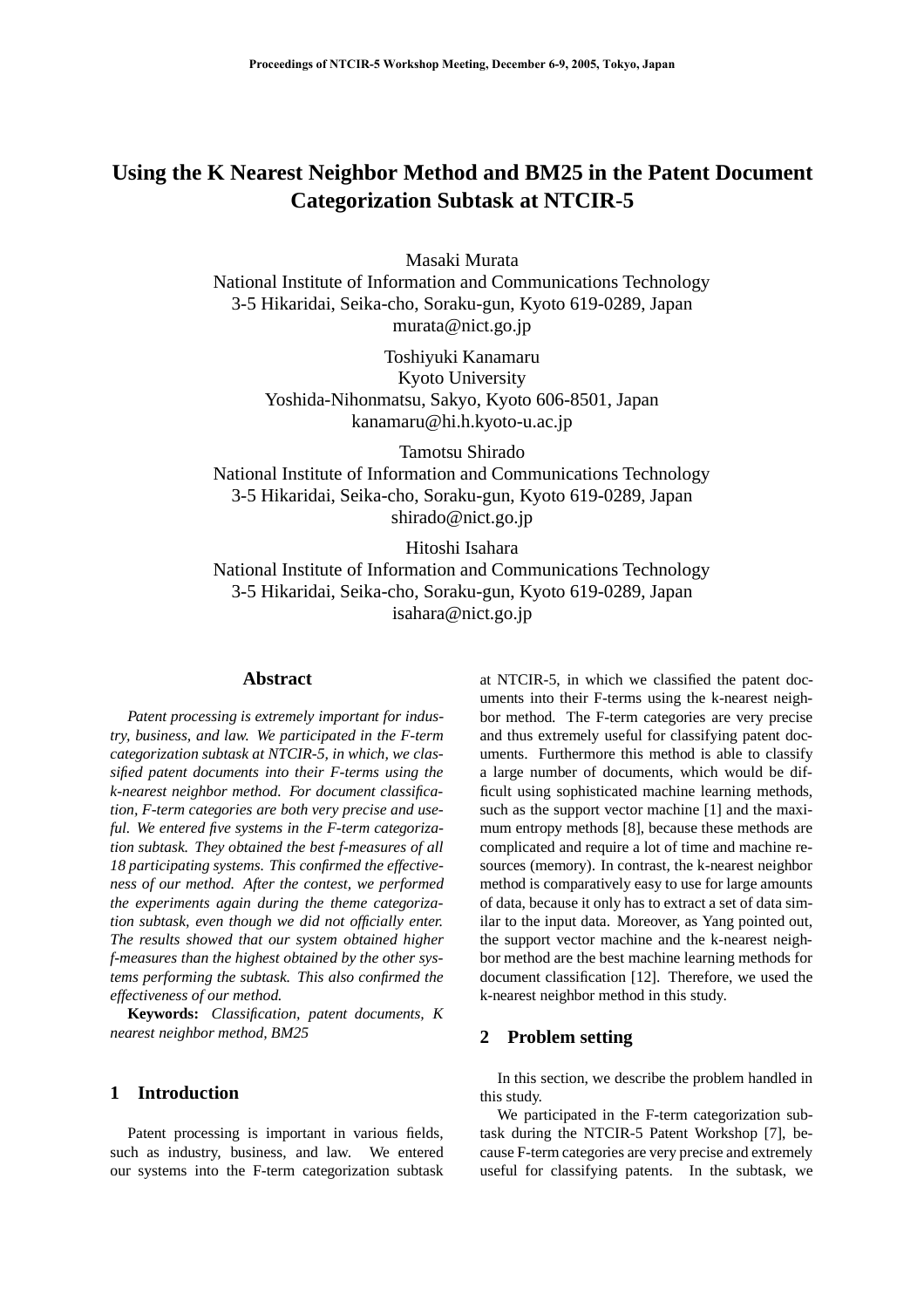

#### Automatic classification of patent data Discovery of new promising patents

**Figure 1. An example of using an F-term**

determined the F-term categories of input Japanese patents when the category theme was given. Our problem was determining these categories. The NTCIR-5 Patent Workshop had a different subtask, classifying the themes. Although we did not participate in this subtask, we performed our experiments using the data collected in it. In the subtask, we determined the theme categories of the input patents. The subtask details are described on the NTCIR-5 Patent Workshop [7] website.

Each patent belongs to some theme categories and some F-term categories. Theme categories are a higher layer than F-term categories. Theme categories and Fterm categories were added to each patent by the Japan Patent Office [4], and fell into about 2,600 theme categories, each with from dozens to thousands of F-term categories. Each patent had an average of 1.7 theme categories and 15 F-term categories in the formal run data.

The subtasks included a dry run and a formal run. For the F-term categorization subtask, we were given 1,201 patent documents to classify and 586,197 patent documents for training in the dry run. In the formal run, we were given 2,562 patent documents to classify and 1,508,043 patent documents for training. However, we could use documents with given theme categories for training. In the dry run, we were given about 8,000 patent documents with given theme categories. In the formal run, we were given 2,000 to 6,000 patent documents with given theme categories. For the theme categorization subtask, we were given 1,179 patent documents to classify and 586,197 patent documents for training in the dry run. In the formal run, we were given 2,009 patent documents to classify and 1,669,747 patent documents for training.

In the evaluation, we used average precision (A-Precision), r-precision, and f-measures. Average precision is the average of the precision when each category relevant to the input document is extracted. Rprecision indicates the precision when extracting R categories, where R is the number of relevant categories. The f-measure is the average inverse of the recall and precision combined. The recall is the ratio of the correct outputs to all the correct categories. Precision is the ratio of the correct outputs to all the outputs.

# **3 Background and motivation**

The F-term categories are both precise and useful for categorizing patents. For example, the "radio transmission" theme had many F-term categories, including" purpose", "application", "transmission system", "transmission signal", "system architecture", and "function". These were then further broken down and "purpose" contained the F-terms of "failure prevention", "service improvement", and "efficiency improvement"; "application" contained the F-terms of "car phone", "cellular phone", and "train radio system"; and "function" contained the F-terms of "memorization", "display", etc. If we arrange the radio transmission patent documents into a two-dimensional table, where the columns are the "purpose" F-terms and the rows are the "application" F-terms, we can better understand the purpose and application situations in radio transmission patent documents. Figure 1 shows another simple example that demonstrates the usefulness of F-terms. In the example, each patent was given F-terms on problems and methods by automatically classifying the patent data. The patent information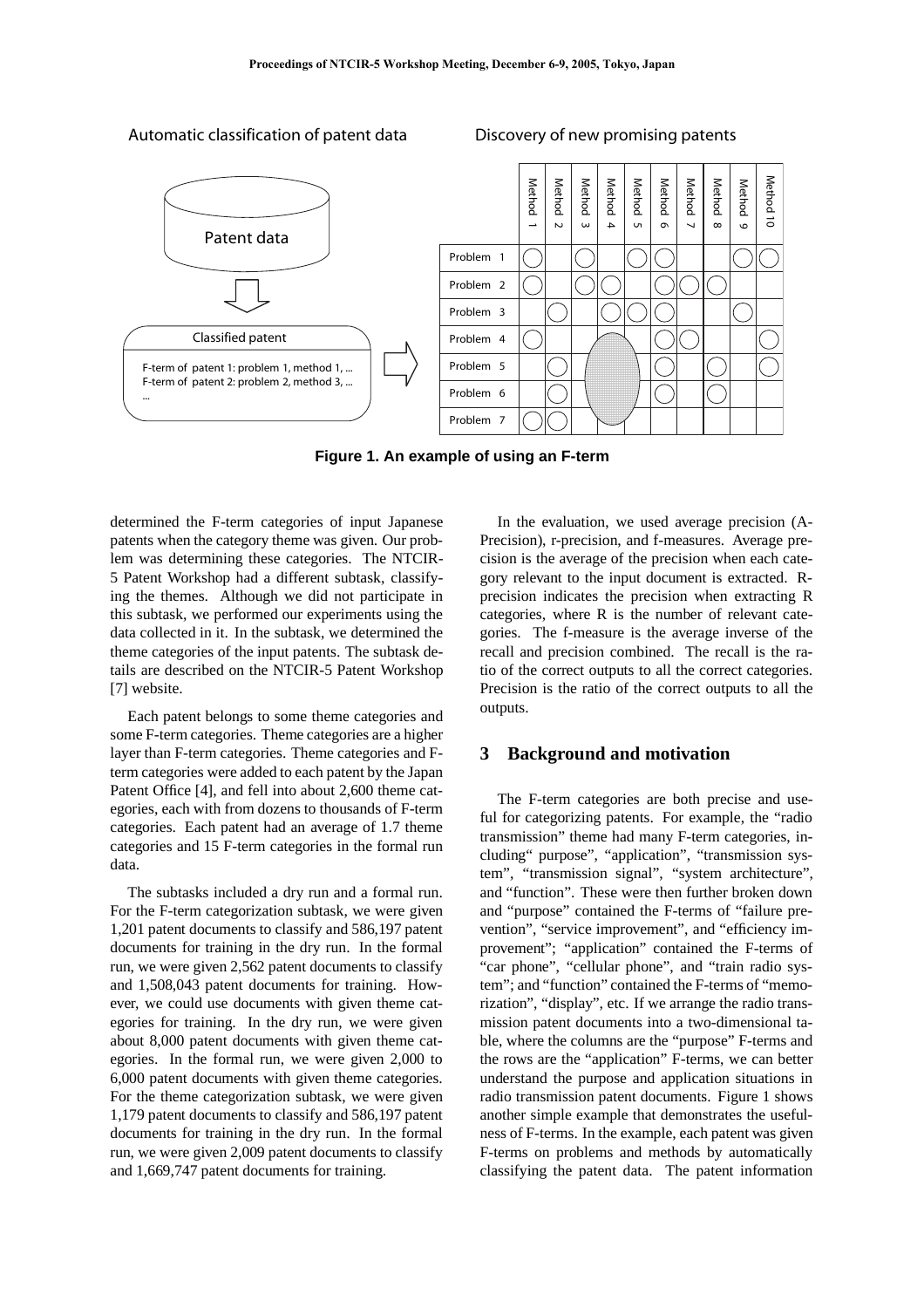containing F-terms was transformed into the right side table in the figure. The circles in the table show that there are patents to handle the corresponding problems and methods. The part in the gray circle did not have any patents, which indicates the discovery of promising new patents, such as the patent handing problems 4 to 7 using methods 3 to 5. The F-terms are useful for discovering such patents. Thus, F-term categories can be very useful for categorizing patents. (The patent task organizer also illustrated the importance of F-term categorization for similar reasons.)

This study is useful for the following reasons:

- Our method can help annotators determine the F-term categories of each patent document.
- Our method can be used for documents from outside the patent office that do not contain Fterm categories, and can assign F-term categories to these documents.

# **4 Variations of the k-nearest neighbor method**

We used the following three variations of the knearest neighbor method.

1. Method 1

The system first extracts the *k* patent documents with the highest similarities to an input patent document for all patent documents with the same given input theme in a training data set. We used the ruby-ir toolkit [10, 11] to extract the documents and experimentally determined the constant *k*.

The system next calculates *Score* using the following equation for each F-term category in the extracted documents.

$$
Score = \sum_{i} (k_r * score_{doc}(i))
$$
 (1)

In this equation, *k<sup>r</sup>* is the constant determined in the experiments, and  $score_{doc}(i)$  is the similarity value of the *i*th extracted document.

The system finally extracts the F-term categories with higher *Score*s than the highest *Score* multiplied by  $k_p$ . We experimentally determined the constant  $k_p$ . The extracted F-term categories are output as the desired categories.

2. Method 2

The system first extracts the *k* documents with the highest similarities to the input document for all the patent documents with the same given theme in a training data set.

The system then extracts the F-term categories that occur more than  $k_t$  times in the  $k$  documents, where  $k_t$  is the product of  $k$  and  $k_u$ , and  $k<sub>u</sub>$  is the experimentally determined constant. The extracted F-term categories are output as the desired categories.

When  $k_u = 0.5$ , this method is exactly the same as the original k-nearest neighbor method.

3. Method 3

The system first extracts the *k* documents with the highest similarities to the input document for all the patent documents with a given theme in a training data set.

It then extracts the most frequently occurring *k<sup>a</sup>* F-term categories from the extracted documents, where  $k_a$  is the average number of F-term categories each document has in the *k* extracted documents. The extracted F-term categories are output as the desired categories.

Methods 2 and 3 refer to and expand Lewis's k-perdoc and probability threshold strategies [5].

To test the effectiveness of each method, we also used the following baseline methods in the experiments.

1. Baseline 1

The system first extracts all the F-term categories from all the patent documents with a given theme in a training data set. The system randomly extracts the  $k_b$  F-term categories as the desired output, where  $k_b$  is the average number of F-term categories of all documents with a given theme.

2. Baseline 2

The system first extracts all the F-term categories from all patent documents with a given theme in a training data set, and sorts them in the order of the frequency of their appearance in the documents. The system extracts the most frequent  $k_b$  F-term categories from them as the desired output, where  $k_b$  is the average number of F-term categories of all documents of a given theme.

3. Original knn method [2]

The system first extracts the *k* documents with the highest similarities to the input document from all the patent documents with a given theme in a training data set.

The system then extracts the F-term categories that occur more than  $k_t$  times in the  $k$  documents, where  $k_t$  is the product of  $k$ , and  $k_u$  and  $k<sub>u</sub>$  is 0.5. The extracted F-term categories are output as the desired categories.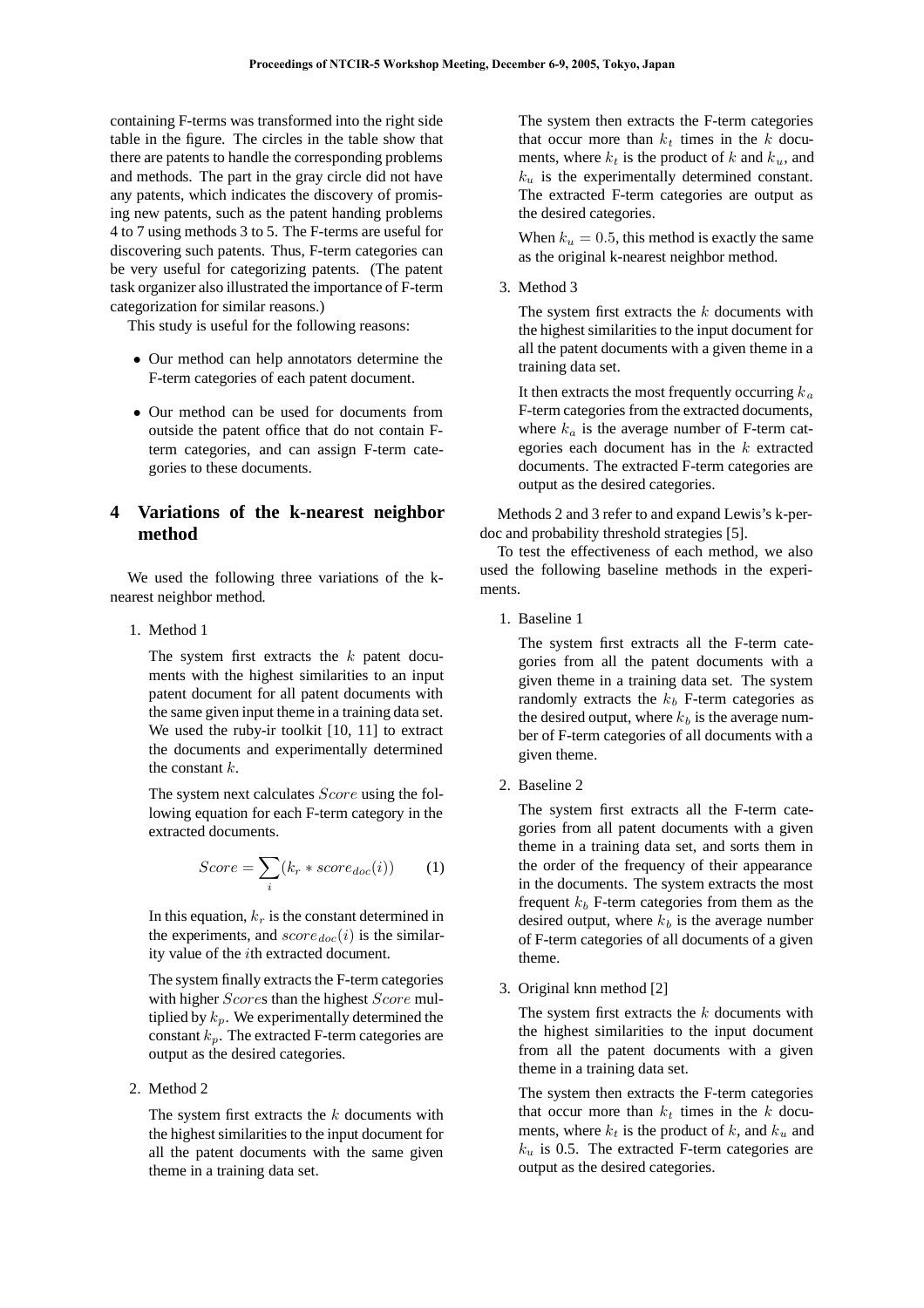#### **5 Method of calculating similarity**

We used the following two methods to calculate the similarity between an input patent document and each patent document in the training data set.

#### 1. BM25

The system first extracted terms  $<sup>1</sup>$  for each input</sup> patent document. It then extracted documents containing at least one of the terms, using the following equation to calculate  $Sim_{BM25}$  for each extracted document. We used *SimBM*<sup>25</sup> as the similarity between the input patent document and each patent document in the training data.

$$
Sim_{BM25} = \sum_{t \in T} (W_d \times W_q), \tag{2}
$$

where

$$
W_d = \frac{(k_1 + 1)tf}{k_1((1 - b) + bdl/avdl)}
$$
(3)

$$
W_q = \log \frac{N - n + 0.5}{n + 0.5}.
$$
 (4)

In these equations, *T* is the set of terms appearing in both the input and the extracted documents, *tf* is the number of occurrences of a term *t* in the extracted document, *dl* is the length of the extracted document, *avdl* is the average length of the documents, *N* is the total number of documents, *n* is the number of extracted documents, and $k_1$  and  $b$  are the constants determined from the experiments. We used the default values described in the ruby-ir toolkit as  $k_1$  and *b* ( $k_1 = 1.5$  and  $b = 0.75$ ).

Robertson et al. proposed the BM25 algorithm [9], which is known to be a very accurate method of retrieving information [6].

#### 2. Overlap

The system first extracts terms for each input patent document. It next extracts documents containing at least one of the terms. The system uses the following equation to calculate *SimOverlap* for each extracted document. We used *SimOverlap* as the similarity between an input patent document and each document in the training data set.

$$
Sim_{\text{Overall}} = |T|, \tag{5}
$$

where *T* is the set of terms appearing in both the input document and the extracted document, and  $|T|$  means the number of members in the set *T* .

### **6 Regions used to extract terms**

We extracted terms from the following three regions of the patent document.

- 1. Abstract
- 2. Claim
- 3. Domain and solution

We used the first paragraphs in the "technical domain of the invention" and "method" regions in the patent documents, because they were related to the F-term categories.

# **7 Experiment**

#### **7.1 Experiments in the F-term categorization subtask**

We first performed experiments during the F-term categorization subtask. We used variations of the knearest neighbor method, along with various other methods for calculating similarity. We extracted terms from all three regions (the abstract, claim, and domain and solution).

The results are shown in Table 1. We tested various values for each parameter and experimented using all combinations of these values to determine the best values for each parameter. The evaluation scores and parameter values that resulted in the highest scores for each method on the dry run data are shown in Table 1.

We also experimented using the formal run data by applying the parameter values that resulted in the highest scores for each method on the dry run data. The results are also shown in Table 2.

We used the dry run data to determine the parameters, and the formal run data to evaluate the effectiveness of the methods.

We used the two-sided t-test to determine significant differences, and the best methods (method 1 and BM25) as the baseline methods. The baseline methods were labeled "∗". When a method performed better than the baseline method at the 0.05 or 0.01 significance level, it was labeled "+" or "++". Likewise, when a method performed worse than the baseline method at the 0.05 or 0.01 significance level, it was labeled "−" or "−−".

Table 2 shows the following.

• When we compared the variations of the knearest neighbor method, method 1 had the best score. The difference between method 1 and the other three methods was very small (about 0.01). However, we confirmed that method 1 was more effective than the other methods using a statistical test at a significance level of 0.01.

<sup>&</sup>lt;sup>1</sup>We only used nouns as terms.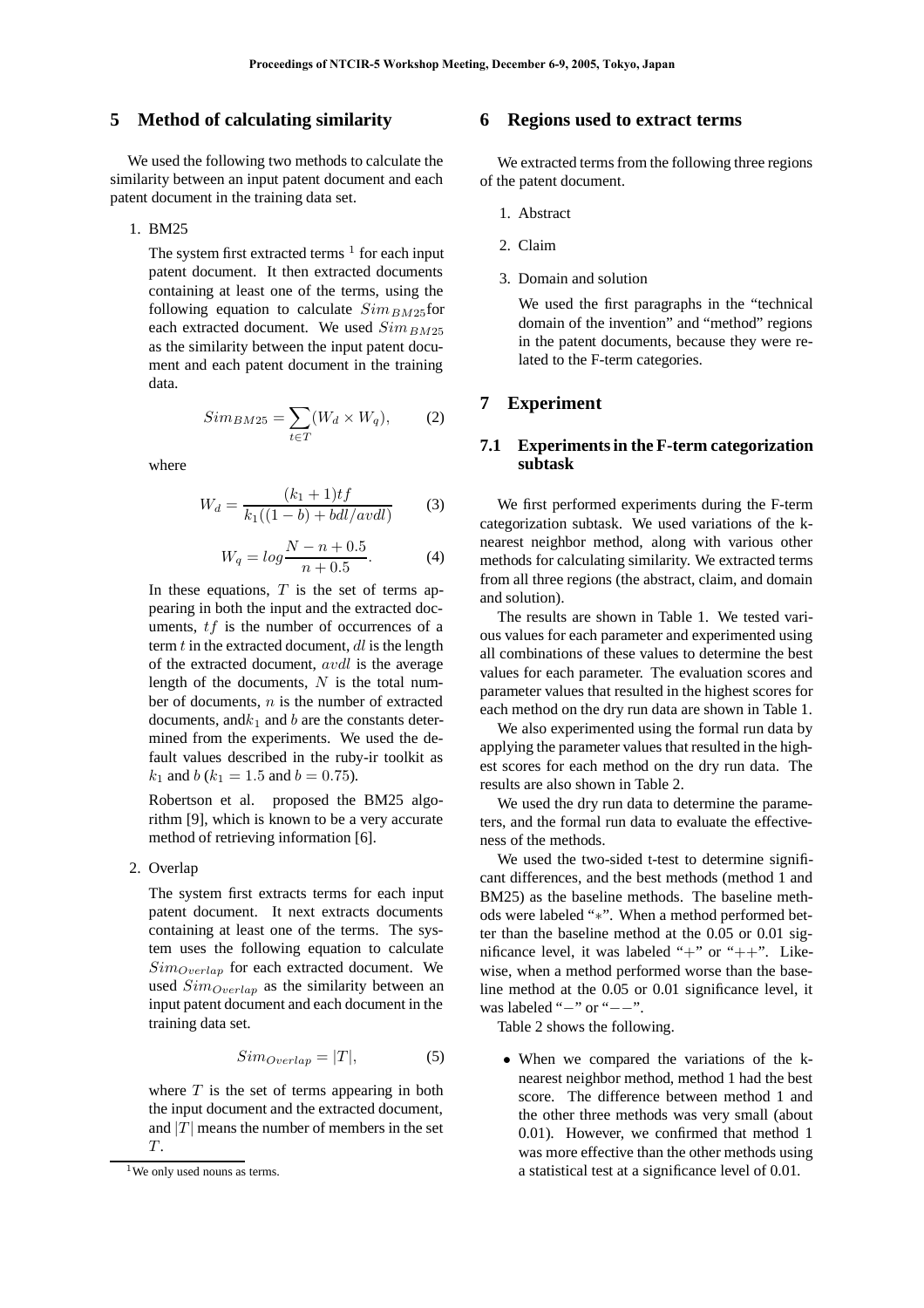| Similarity method | Parameters                       | A-Precision   | R-Precision   | F-measure                         |
|-------------------|----------------------------------|---------------|---------------|-----------------------------------|
| Baseline 1        |                                  |               |               |                                   |
|                   |                                  | $0.0383^{--}$ | $0.0328^{--}$ | $0.0324^{--}$                     |
| Baseline 2        |                                  |               |               |                                   |
|                   |                                  | $0.4484 =$    | $0.4188 - -$  | $\overline{0.3991}$ <sup>--</sup> |
| kNN               |                                  |               |               |                                   |
| $\overline{BM25}$ | $k=21$                           | $0.5488^{--}$ | $0.5093^{--}$ | $0.3704 =$                        |
| overlap           | $k=21$                           | $0.5263^{--}$ | $0.4776 =$    | $0.3899$ <sup>--</sup>            |
| Method 1          |                                  |               |               |                                   |
| <b>BM25</b>       | $k = 101, k_r = 1, k_p = 0.3$    | $0.5817*$     | $0.5209*$     | $0.5133*$                         |
| overlap           | $k = 101, k_r = 0.95, k_p = 0.3$ | $0.5436^{--}$ | $0.4890^{--}$ | $0.4797 =$                        |
| Method 2          |                                  |               |               |                                   |
| <b>BM25</b>       | $k = 101, k_u = 0.2$             | $0.5780^{--}$ | 0.5180        | $0.5063^{--}$                     |
| overlap           | $k = 51, k_u = 0.3$              | $0.5441^{--}$ | $0.4905^{--}$ | $0.4784 =$                        |
| Method 3          |                                  |               |               |                                   |
| <b>BM25</b>       | $k=51$                           | $0.5749^{--}$ | 0.5207        | $0.5043^{--}$                     |
| overlap           | $k=51$                           | 0.5441        | 0.4905        | 0.4723                            |

**Table 1. Experimental results from the F-term categorization dry run**

**Table 2. Experimental results from the F-term categorization formal run**

| Similarity method | Parameters                       | A-Precision   | R-Precision   | F-measure     |
|-------------------|----------------------------------|---------------|---------------|---------------|
| Baseline 1        |                                  |               |               |               |
|                   |                                  | $0.0597^{--}$ | $0.0449 =$    | $0.0396 =$    |
| Baseline 2        |                                  |               |               |               |
|                   |                                  | $0.3306^{--}$ | $0.3112^{--}$ | $0.2962^{-}$  |
| kNN               |                                  |               |               |               |
| <b>BM25</b>       | $k=21$                           | $0.4758^{--}$ | $0.4548^{--}$ | $0.2733^{--}$ |
| overlap           | $k=21$                           | $0.4405^{--}$ | $0.4162^{--}$ | $0.2790^{--}$ |
| Method 1          |                                  |               |               |               |
| <b>BM25</b>       | $k = 101, k_r = 1, k_p = 0.3$    | $0.5028*$     | $0.4642*$     | $0.4420*$     |
| overlap           | $k = 101, k_r = 0.95, k_p = 0.3$ | $0.4612^{--}$ | 0.4272        | $0.4083^{--}$ |
| Method 2          |                                  |               |               |               |
| <b>BM25</b>       | $k = 101, k_u = 0.2$             | $0.4918 -$    | $0.4534^{--}$ | $0.4243 -$    |
| overlap           | $k = 51, k_u = 0.3$              | $0.4538^{--}$ | $0.4223^{--}$ | $0.3636^{--}$ |
| Method 3          |                                  |               |               |               |
| <b>BM25</b>       | $k=51$                           | $0.4942^{--}$ | $0.4574^{--}$ | 0.4330        |
| overlap           | $k=51$                           | $0.4538^{--}$ | 0.4223        | 0.4022        |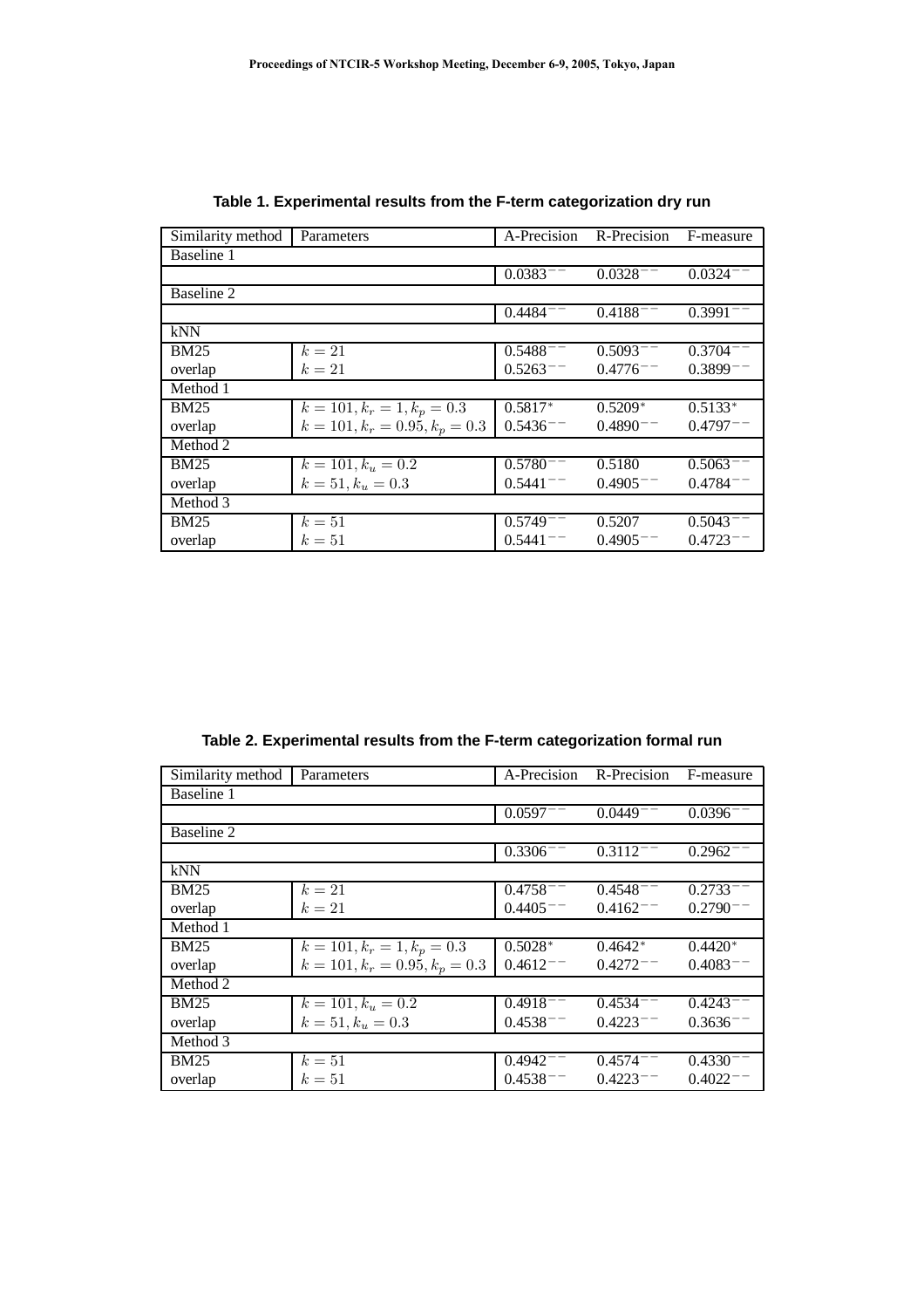| System             | A-Precision | R-Precision | F-measure |
|--------------------|-------------|-------------|-----------|
| Our system 1       | 0.4974      | 0.4563      | 0.4379    |
| Our system 2       | 0.4728      | 0.4371      | 0.4190    |
| Our system 3       | 0.4974      | 0.4563      | 0.4168    |
| Our system 4       | 0.4974      | 0.4563      | 0.4258    |
| Our system 5       | 0.4998      | 0.4611      | 0.4393    |
| Team 1's system 1  | 0.1814      | 0.1950      | 0.1604    |
| Team 1's system 2  | 0.1989      | 0.1994      | 0.1648    |
| Team 1's system 3  | 0.1975      | 0.1995      | 0.1646    |
| Team 1's system 4  | 0.1904      | 0.1844      | 0.1652    |
| Team 1's system 5  | 0.1192      | 0.1556      | 0.1447    |
| Team 1's system 6  | 0.1836      | 0.1956      | 0.1614    |
| Team 1's system 7  | 0.1806      | 0.1943      | 0.1606    |
| Team 1's system 8  | 0.1549      | 0.1927      | 0.1581    |
| Team 1's system 9  | 0.1857      | 0.2003      | 0.1696    |
| Team 1's system 10 | 0.2052      | 0.1989      | 0.1579    |
| Team 2's system 1  | 0.3990      | 0.3879      | 0.2830    |
| Team 2's system 2  | 0.2186      | 0.2189      | 0.1435    |
| Team 2's system 3  | 0.3689      | 0.3429      | 0.1110    |

**Table 3. Results of formal run of NTCIR-5 Patent Workshop.**

Methods 1 through 3 obtained higher scores than the original knn method. This indicates that the modifications in these methods were effective.

Baselines 1 and 2 obtained very low f-measures. This means that the problems handled in this paper were very difficult. Therefore, while the fmeasure of the best method 1 (0.4420) was not that high, it was very high when compared with the scores of baselines 1 and 2.

• When we compared the similarity calculation methods, BM25 had the best score. The difference between BM25 and the other method was large (greater than 0.04). We confirmed that BM25 was more effective than the other methods using a statistical test at a significance level of 0.01.

## **7.2 Experiment in the F-term categorization subtask of the NTCIR Patent Workshop**

In this section, we describe the results of our participation in the NTCIR Patent Workshop [3].

The results of all the teams are shown in Table 3. Our team used method 1, BM25, and the abstract, claim, domain and solution regions.<sup>2</sup> Three teams, including ours, participated in the workshop. As shown in Table 3, we obtained the best scores, and the differences between our scores and the other teams' scores

were large. This indicates that our methods were effective.<sup>3</sup>

#### **7.3 Experiments in the theme categorization subtask**

We next performed the experiments in the theme categorization subtask. We used variations of the knearest neighborhood method and various methods of calculating similarity. We extracted terms from the region of the abstract.

The results are shown in Table 4. We tested various values for each parameter and experimented using all combinations of these values to determine the best values. The evaluation scores and parameter values that resulted in the highest scores for each method during the dry run data are shown in Table 4.

We also experimented on the formal run data using the parameters values that resulted in the highest scores for each method during the dry run data. The results are also shown in Table 5.

We used the dry run data to determine the parameters, and the formal run data to evaluate the effectiveness of the methods.

| System                                              | Parameters                       |  |  |
|-----------------------------------------------------|----------------------------------|--|--|
| Our system 1                                        | $k = 501, k_r = 0.99, k_p = 0.3$ |  |  |
| Our system 2                                        | $k = 501, kr = 1, kp = 0.3$      |  |  |
| Our system 3                                        | $k = 501, kr = 0.99, kp = 0.2$   |  |  |
| Our system 4                                        | $k = 501, k_r = 0.99, k_p = 0.4$ |  |  |
| Our system 5                                        | $k = 501, kr = 0.95, kp = 0.3$   |  |  |
| he eveteme are not exectly equal to the evetem used |                                  |  |  |

The systems are not exactly equal to the system used in Section 7.1 in a detailed architecture. Their evaluation scores are also different, even when they use the same parameters.

<sup>3</sup>The detail of the methods used by the other teams will be published in the proceeding of the NTCIR-5 Patent Workshop [7].

<sup>&</sup>lt;sup>2</sup>The five systems used in the NTCIR Patent Workshop each had different parameters as shown in the following table.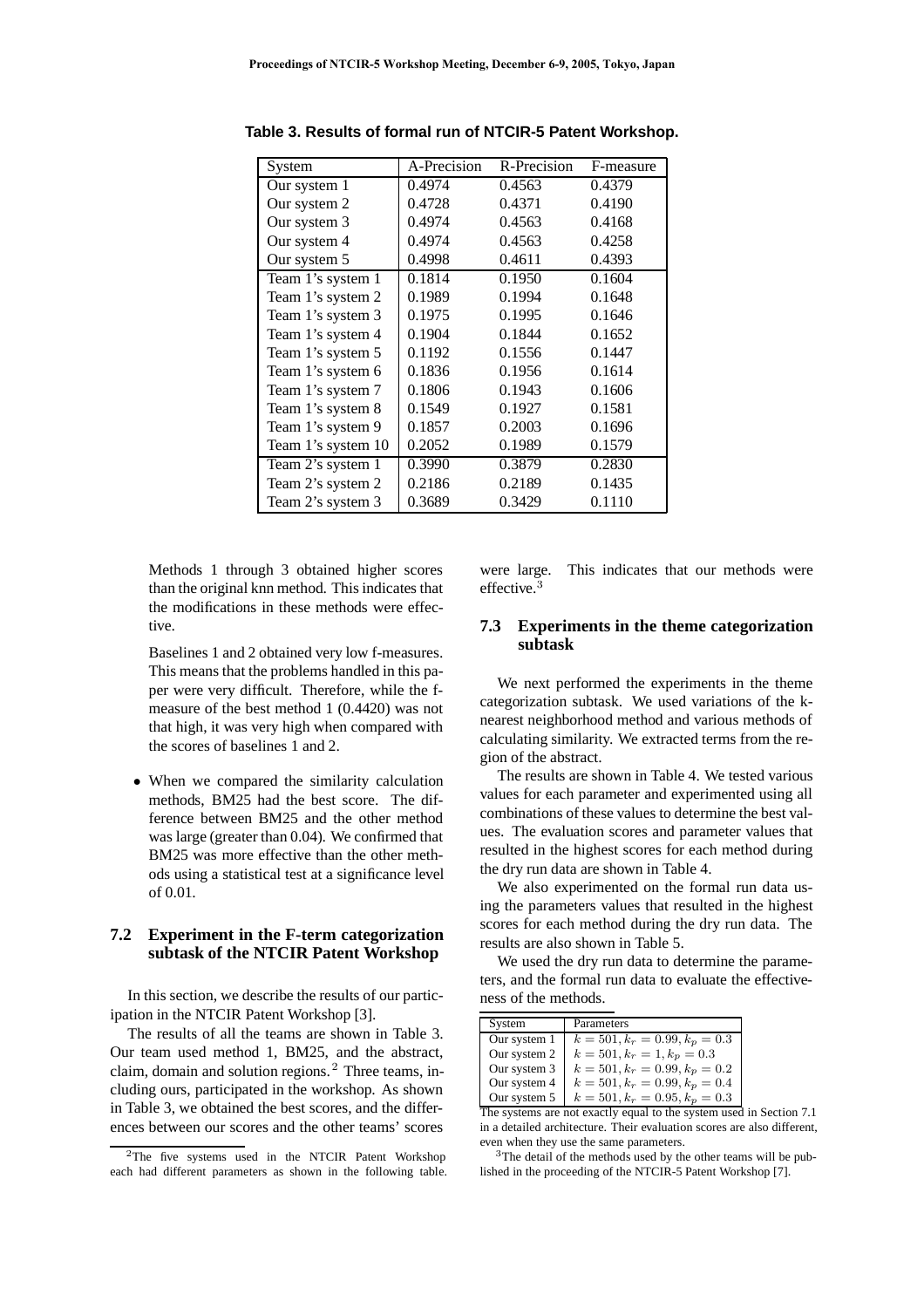| Similarity method | Parameters                       | A-Precision   | R-Precision   | F-measure     |
|-------------------|----------------------------------|---------------|---------------|---------------|
| Baseline 1        |                                  |               |               |               |
|                   |                                  | $0.0029^{--}$ | $0.0016^{--}$ |               |
| Baseline 2        |                                  |               |               |               |
|                   |                                  | $0.0328 - -$  | $0.0151^{--}$ |               |
| kNN               |                                  |               |               |               |
| <b>BM25</b>       | $k=5$                            | $0.5697^{--}$ | $0.5320 =$    | $0.3691 =$    |
| overlap           | $k=5$                            | $0.4261^{--}$ | $0.3818 -$    | 0.2220        |
| Method 1          |                                  |               |               |               |
| <b>BM25</b>       | $k = 101, k_r = 0.9, k_p = 0.5$  | $0.6641*$     | $0.5898*$     | $0.5657*$     |
| overlap           | $k = 101, k_r = 0.99, k_p = 0.6$ | $0.5713^{--}$ | $0.4869^{--}$ | $0.4729^{--}$ |
| Method 2          |                                  |               |               |               |
| <b>BM25</b>       | $k = 13, k_u = 0.2$              | $0.6272^{--}$ | $0.5640^{--}$ | $0.5164^{--}$ |
| overlap           | $k = 15, k_u = 0.2$              | $0.5079^{--}$ | $0.4476^{--}$ | $0.3995^{--}$ |
| Method 3          |                                  |               |               |               |
| <b>BM25</b>       | $k=7$                            | $0.5974^{--}$ | $0.5451^{--}$ | $0.4675^{--}$ |
| overlap           | $k=7$                            | $0.4508^{--}$ | $0.4062^-$    | $0.3497^{--}$ |

**Table 4. Results of the theme categorization dry run**

**Table 5. Results of the theme categorization formal run**

| Similarity method | Parameters                       | A-Precision   | R-Precision   | F-measure     |
|-------------------|----------------------------------|---------------|---------------|---------------|
| Baseline 1        |                                  |               |               |               |
|                   |                                  | $0.0015^{--}$ | $0.0005^{--}$ |               |
| Baseline 2        |                                  |               |               |               |
|                   |                                  | $0.0251^{--}$ | $0.0191^{--}$ |               |
| kNN               |                                  |               |               |               |
| <b>BM25</b>       | $k=5$                            | $0.5492^{--}$ | $0.5046^{--}$ | $0.3993^{--}$ |
| overlap           | $k=5$                            | $0.4192^{--}$ | $0.3716^{--}$ | $0.2377^{--}$ |
| Method 1          |                                  |               |               |               |
| <b>BM25</b>       | $k = 101, k_r = 0.9, k_p = 0.5$  | $0.6427*$     | $0.5649*$     | $0.5410*$     |
| overlap           | $k = 101, k_r = 0.99, k_p = 0.6$ | $0.5517^{--}$ | $0.4658^{--}$ | $0.4482^{--}$ |
| Method 2          |                                  |               |               |               |
| <b>BM25</b>       | $k = 13, k_u = 0.2$              | $0.6127^{--}$ | $0.5542^{--}$ | $0.5086 =$    |
| overlap           | $k = 15, k_u = 0.2$              | $0.4930^{--}$ | $0.4279^{--}$ | $0.3898 -$    |
| Method 3          |                                  |               |               |               |
| <b>BM25</b>       | $k=7$                            | $0.5806^{--}$ | $0.5340^{--}$ | $0.4757^{--}$ |
| overlap           | $k=7$                            | $0.4473^{--}$ | 0.3926        | 0.3460        |